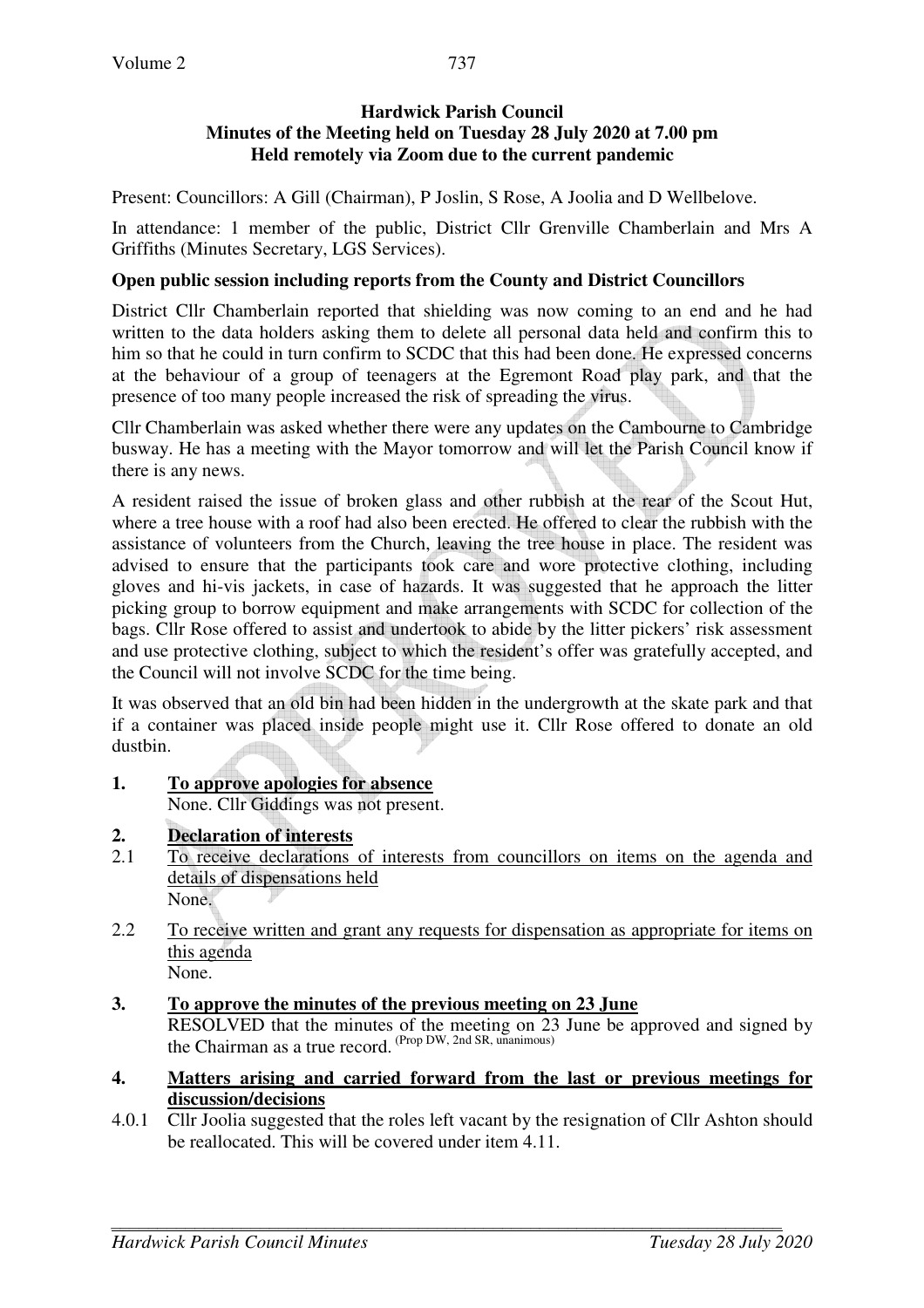- 4.0.2 Cllr Joolia also raised the matter of signage on St Neots Road, which had not been discussed at the last meeting. RESOLVED this be an agenda item for the next meeting.
- 4.1 (4.4) Resident offer to fundraise for CCTV cameras No further information had been received. RESOLVED that the Parish Council believes that CCTV should be arranged and paid for by the Council and that any system should be installed as a whole rather than in a piecemeal way, but that the Council should consider the matter of CCTV again at a future meeting.
- 4.2 (4.5) Millers Way to consider update on land transfer and quotations for scrub clearance and lighting if received

The Chairman reported on a site meeting with a lighting contractor who had advised that two lighting columns would be more effective than bollard lighting, which could be vulnerable to vandalism.

Quotations for the supply and installation of the columns and for their connection by UKPN were considered. RESOLVED, in the light of the cost of connection, to clarify whether there were possible alternatives to UKPN and if so to obtain more quotations. RESOLVED to approve the change of specification to two lighting columns with LED lamps instead of bollard style lighting. (Prop PJ, 2nd AG, unanimous)

 RESOLVED to defer consideration of the quotations received for supply and installation, and for connection, until the position regarding UKPN is clarified and further quotations obtained. <sup>(Prop SR, 2nd AG, unanimous)</sup>

RESOLVED, as Persimmon had indicated that they wish to transfer the land to the Parish Council before the Council undertakes any work and was willing to give the Council funds so it can arrange the road works itself, that the Parish Council is willing to wait until the transfer has gone through and then to accept sufficient funds from Persimmon to cover the costs of installing the roadway following the transfer, to an agreed specification supplied by Persimmon, by appropriate contractors provided by Persimmon, as well as the cost of an approved engineer to ensure that the work is carried out in accordance with the specification. (Prop AG, 2nd AJ, unanimous)

4.3 (4.7) Transfer of allotments – report on discussions with Allotment Society

RESOLVED having considered the report from Cllr Giddings, formally to approach the Allotment Society and ask them whether they would be amenable to taking on the three new allotments that will become available towards the end of the build. RESOLVED, should this be unsuccessful, to wait until the allotments are available and to invite interested people to form a Meridian Fields allotments association. (Prop AG, 2nd SR, unanimous)

- 4.4 (5.5) To carry out a review of the effectiveness of the system of internal control that has been in place during the year under review (between 1 April 2019 and 31 March 2020) and consider the Internal Auditor's report RESOLVED to accept the Internal Auditor's report. The system of internal control was reviewed and all appeared to be in order.
- 4.4.1 Proposal that the Council close the Lloyds Deposit Account RESOLVED to close both the Lloyds Bank Business Instant Access and Treasurer's accounts, which are no longer required, and to transfer the balance to Unity Trust Bank. (Prop SR, 2nd AG, unanimous)
- 4.4.2 Proposal that the Council reviews its reserves policy and considers changing it to between 1 to 2 times annual future expenditure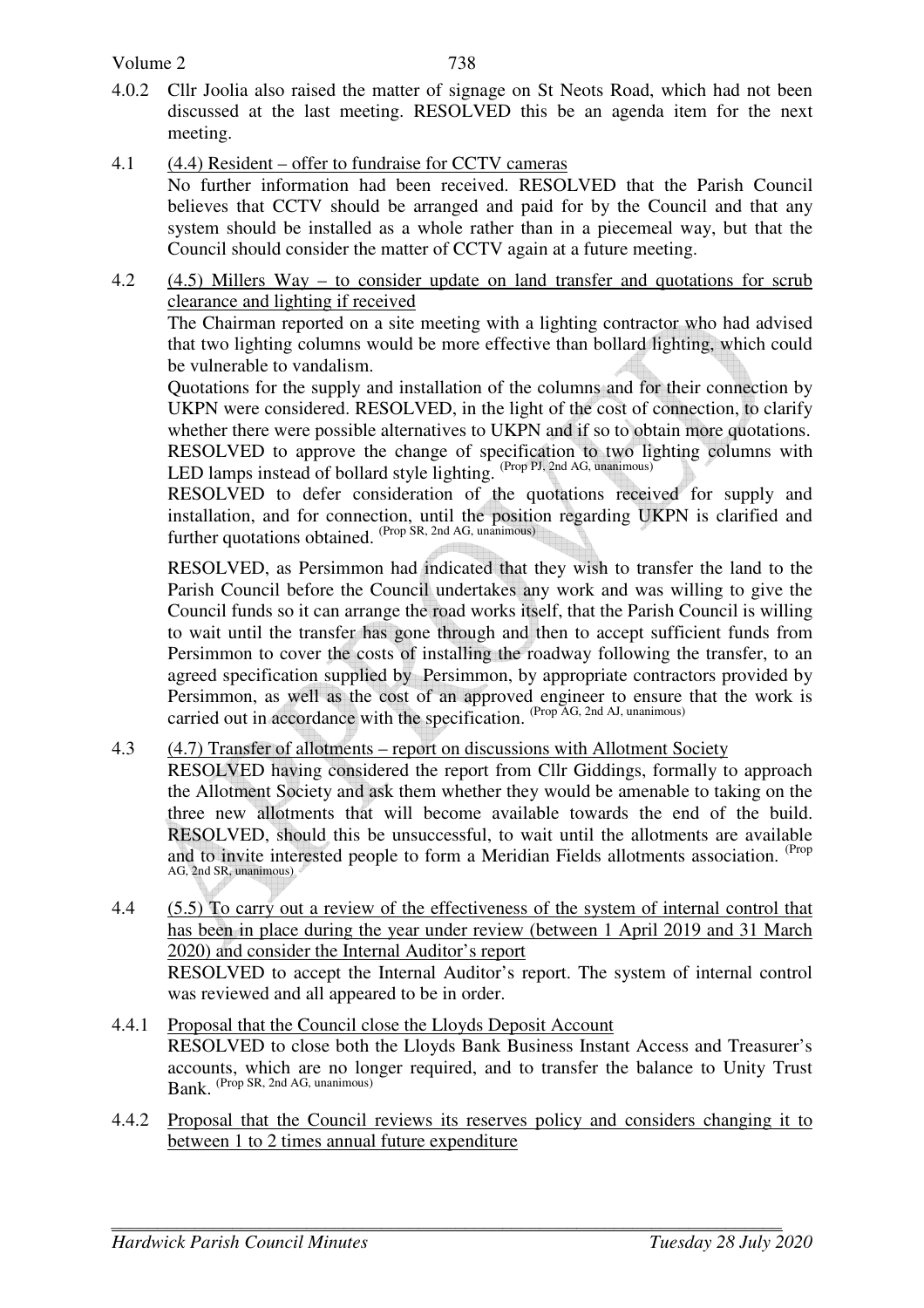RESOLVED to amend the policy on General Reserves to the effect that they should be between 1.0 and 2.0 times annual future expenditure rather than being based on past expenditure. (Prop SR, 2nd DW, unanimous)

RESOLVED that expenditure on costed future projects should be considered at the budget setting meeting in January 2021. Suggestions for consideration included traffic calming and safety projects or CCTV.

- 4.4.3 Appointment of Internal Auditor for FYE 2021 RESOLVED to re-appoint William Lewis at an approximate cost of £340.00. (Prop SR, 2nd AG, unanimous)
- 4.5 (5.6) To prepare the Annual Governance Statement (Section 1 of the Annual Return) RESOLVED that statements 1-8 in the Annual Governance Statement be all answered "Yes," apart from Question 9 (Trusts) which was not applicable. (Prop SR, 2nd AG, unanimous)
- 4.6 (5.7) To approve the Annual Governance Statement by resolution RESOLVED that the Annual Governance Statement be approved and signed by the Chairman on the Council's behalf. (Prop AG, 2nd SR, unanimous)
- 4.7 (5.8) To consider the Accounting Statements (Section 2 of the Annual Return) The Accounting Statements were considered.
- 4.8 (5.9) To approve the Accounting Statements by resolution RESOLVED that the Accounting Statements be approved. (Prop SR, 2nd DW, unanimous)
- 4.9 (5.10) To ensure that the Accounting Statements are signed and dated by the person presiding at the meeting RESOLVED that the Accounting Statements be signed and dated by the Chairman on the Council's behalf. (Prop SR, 2nd DW, unanimous)
- 4.10 (6.3) Sudeley Grove unauthorised tree removal proposal that the Council considers setting up a working group to review and consider improvements RESOLVED that the Parish Council is agreeable to the new trees being planted at a distance of 1-1.5 metres from the resident's fence. RESOLVED, given that the Parish Council cannot advance funds to a resident, to accept the resident's proposed payment plan of 50% at the outset and payment of the remainder in instalments spread over a period of three years, to be paid in advance of the future maintenance expenditure becoming due, subject to the payments being made by standing order and, should the resident fail to meet the payment plan, that all amounts should become immediately due. <sup>(Prop SR, 2nd DW, unanimous)</sup>
- 4.11 (9) Communication and engagement proposal that the Council considers setting up a working group to review and consider improvements Cllr Joolia expanded on his proposal for a Communications Group, involving both members and representatives from the village, to review internal and external communication and see if there are ways of improving engagement with the residents. He also proposed to ensure all policies were in place and look into whether any matters required enforcement or discussion.

RESOLVED, subject to the proviso that Councillors should not discuss issues with residents outside meetings, and that Cllr Joolia should place an item on the website and bring a report and recommendation on membership and ideas for discussion to the next or a future meeting. (Prop AG, 2nd PJ, unanimous)

Cllr Rose left the meeting briefly during this item and returned a few minutes later.

4.12 To consider quotation and two specifications for installation of bollards at Recreation Ground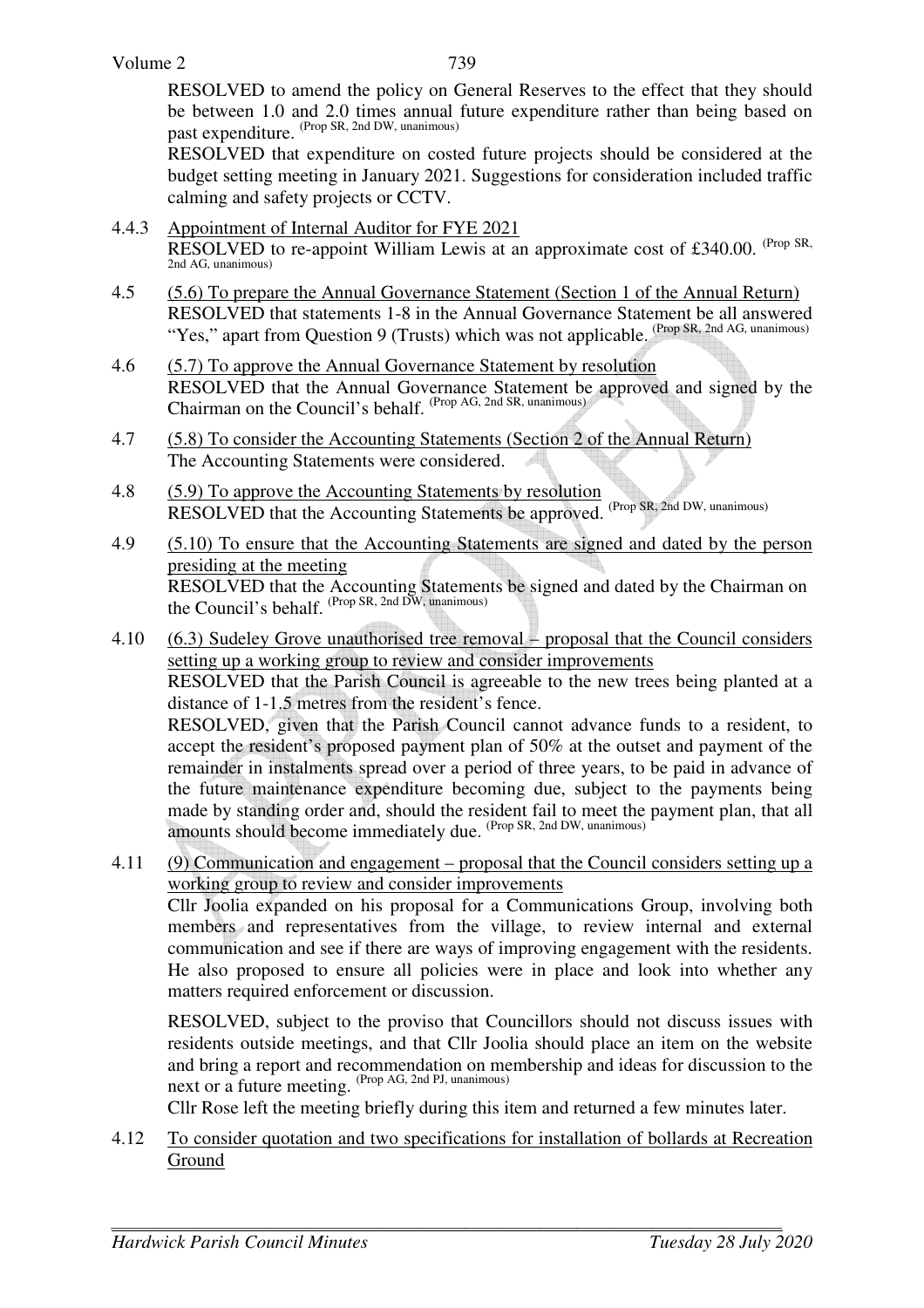RESOLVED, having considered a quotation with two installation options for posts either on spikes or concreted in, to seek two more quotations.

RESOLVED that Cllr Gill should ensure that the installation allowed adequate access for the grass cutters and emergency services and that the positioning of the bollards was satisfactory. (Prop SR, 2nd AG, unanimous)

#### **Other**

(8.5) Hill street lighting and CCC pavement widening

 RESOLVED to note that work had commenced on the footpath improvement between the Blue Lion and the Church as requested by the Parish Council of the Meridian Field developers. Cllr Rose is to thank Hill for their efforts when the work is completed.

Transfer of land to the Parish Council

RESOLVED to note that the outstanding parcels of land at Blenheim Way, Pippin Walk, Worcester Avenue and between Worcester Avenue and Ellison Lane have been transferred to the Parish Council by Persimmon and had finally been registered at the Land Registry.

#### **5. Finance, procedure and risk assessment**

5.1 To consider any quotes for urgent work required because of risk and Clerk's use of delegated powers

RESOLVED to note that the Clerk used delegated powers as follows:

- RoSPA play inspection repairs Having reviewed the two quotations received the Clerk accepted the quotation from ARD Playgrounds at a cost of £1509.10 as it was almost £300.00 cheaper.
- Accepted a quotation of £80.00 for the removal of piles of garden waste left at Bramley Way grass area (November meeting)
- Put work in hand for Oakes & Watson to remove a tree branch from St Mary's Play area which was overhanging an adjacent property's garage in Main Street.
- 5.2 To receive play areas and skate park inspection reports and consider if any work is required

RESOLVED to arrange for repairs for the concrete at the bottom of two slopes at the skate park, which was wearing away.

#### 5.2.1 Play area Coronavirus risk assessment – to review and consider resident's request that the restriction on the number of users is removed

RESOLVED to note that a significant number of people were not complying with the precautions and not social distancing, and that groups of youngsters were gathering and staying for longer periods, making it difficult for new arrivals to enter with the restricted numbers.

RESOLVED, given that it was not possible to "police" the play areas, that the existing restriction signs at all the play areas should be taken down and replaced with signage with alternative wording which emphasises that users should be considerate to other people and that the Parish Council is relying on users to be sensible and aware of others. (Prop DW, 2nd AG, unanimous)

5.3 To receive the financial report and approve the payment of bills

RESOLVED that the payments as listed in the finance report should be paid, plus Kompan (Play equipment parts) £632.40 and CAPALC (Training) £75.00. RESOLVED also to approve the payment to James Wakeling (Green waste removal) for £80 on receipt of his invoice.  $(\text{Prop } DW$ , 2nd AG, unanimous)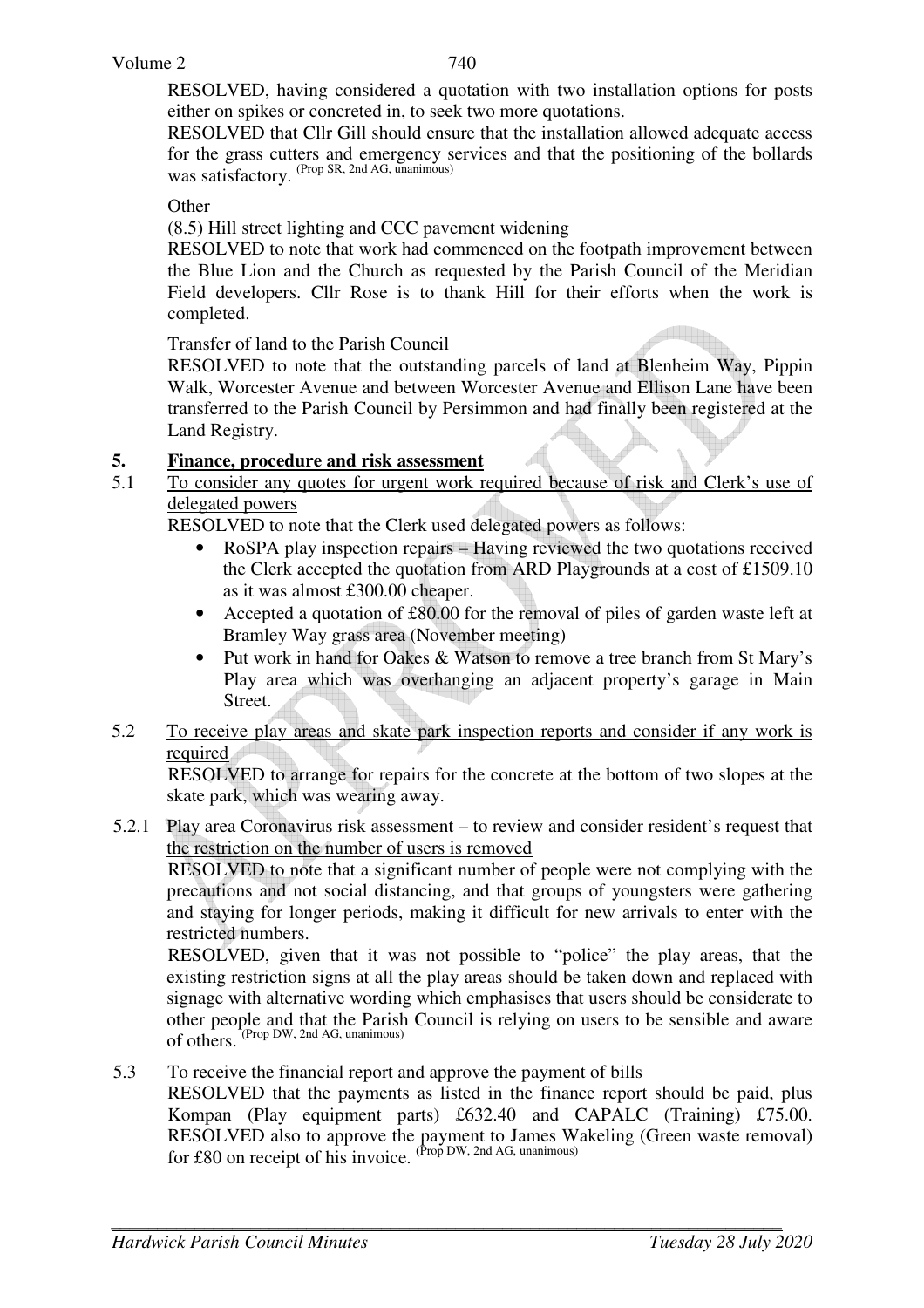Cllr Joolia asked that in future the invoices be sent out to all members rather than just to the signatories, and that they should be sent on the day before the meeting.

| SSE (Street light electricity)                          | £82.75   |
|---------------------------------------------------------|----------|
| AMA (Architect fee)                                     | £2832.00 |
| SCDC (Litter and bin emptying)                          | £156.00  |
| Chris Fuller (Reimburse weed killer and moss treatment) | £52.74   |
| <b>Salaries</b>                                         | £395.42  |
| LGS Services (Admin support)                            | £1366.40 |

RESOLVED at 9.00 pm, in accordance with Standing Orders, in view of the amount of business remaining, that the meeting should continue for a further half hour. (Prop AG, 2nd DW, unanimous)

## **6. Correspondence/communications received**

6**.**1 Resident – complaint about trees in Blenheim Way and offer to undertake works at their own cost

 It was noted that the resident was prepared to contribute to the costs rather than pay for the entire works. RESOLVED to seek professional opinion and advice on the Right to Light legislation referred to by the resident. (Prop SR, 2nd AG, unanimous)

- 6.2 Resident request that the pump be refurbished RESOLVED to obtain quotations to reinstate the wood around the base.
- 6.3 NALC new model Code of Conduct consultation RESOLVED that members may respond individually should they so wish. <sup>(Prop AG, 2nd</sup>) SR, unanimous)
- 6.4 Greater Cambridge Planning Green Infrastructure Opportunity Mapping Project survey RESOLVED that members may respond on an individual basis should they so wish. (Prop SR, 2nd AG, unanimous)
- 6.5 SCDC update on SCDC's Planning Committee Scheme of Delegation Noted.

## **7. Planning Applications and Decision notices and tree works applications**

- 7.1 Planning applications received since the last meeting
- 7.1.1 20/02822/HFUL 35 Egremont Road Single storey front extension RESOLVED to support the application. (Prop AG, 2nd PJ, carried with 3 in favour and 2 abstentions) On a proposition by the Chairman, the order of business was varied.
- 7.1.3 20/02643/CL2PD 85 Ellison Lane Certificate of lawfulness for a rear roof dormer and front facing velux – for information only Noted.
- 7.1.4 20/02573/HFUL 2 Sudeley Grove Two storey, part single storey extension RESOLVED to support the application. (Prop AG, 2nd PJ, carried with 3 in favour and 2 abstentions)
- 7.1.5 20/02323/HFUL 98 Main Street Proposed new single storey extension to the rear of the property RESOLVED to support the application. (Prop AG, 2nd PJ, carried with 3 in favour and 2 abstentions)
- 7.1.2 20/02728/REM Land South of 279 St Neots Road Approval of matters reserved for appearance, landscaping, layout and scale following outline planning permission S/3064/16/OL for 155 dwellings following demolition of 2 existing dwellings RESOLVED to make no recommendation. (Prop AG, 2nd PJ, unanimous) It was noted that the developers had responded to the concerns of residents who wished the attenuation